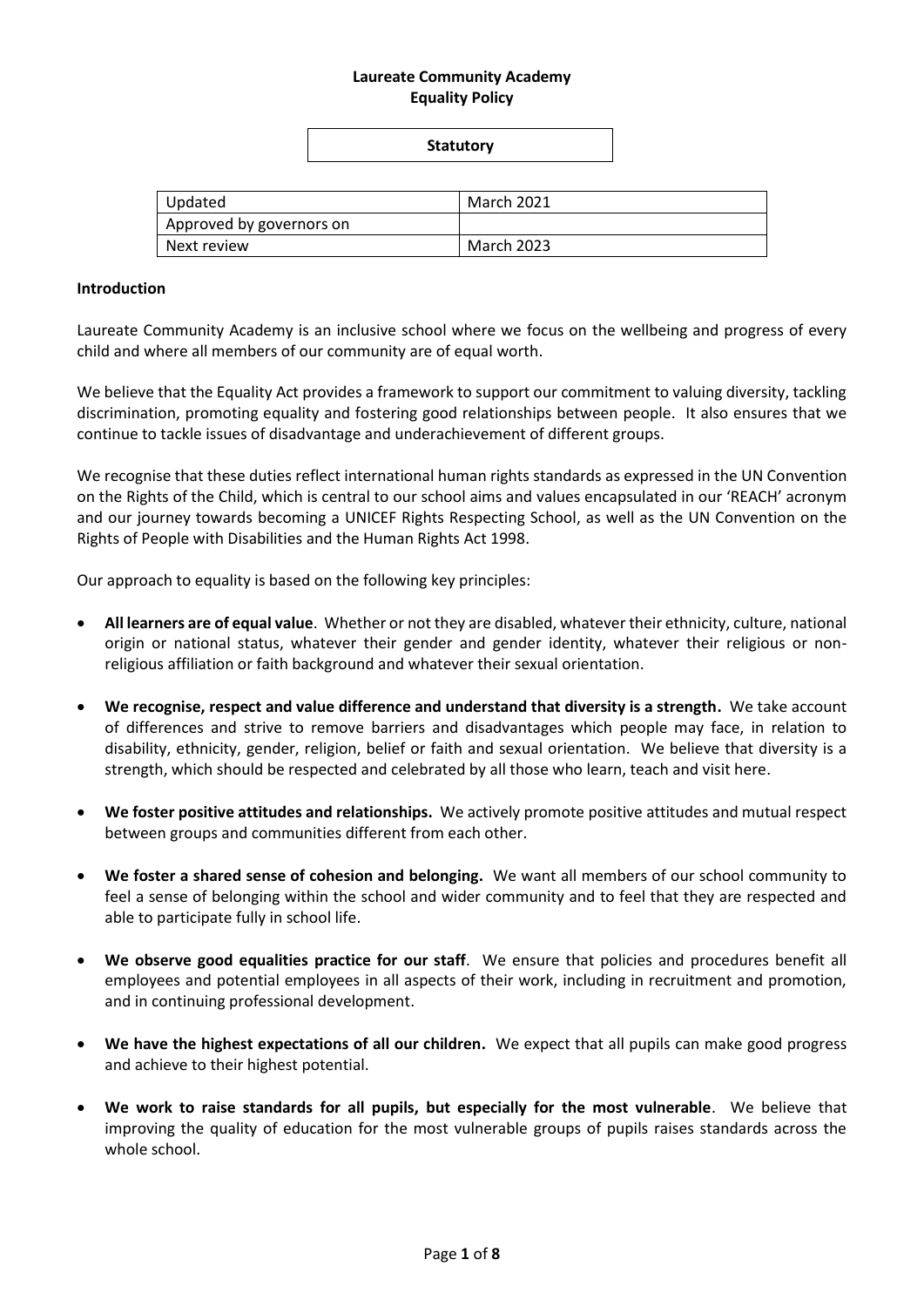# **Purpose of the Policy**

The Equality Act 2010 was introduced to ensure protection from discrimination, harassment and victimisation on the grounds of specific characteristics (referred to as protected characteristics). This means that schools cannot discriminate against pupils or treat them less favourably because of their sex (gender), race, disability, religion or belief, gender reassignment, sexual orientation or pregnancy or maternity. Age and marriage and civil partnership are also protected characteristics but are not part of the school provisions related to pupils.

The Act requires all public organisations, including schools, to comply with the Public Sector Equality Duty and two specific duties:

- **The Public Sector Equality Duty or 'General Duty'.** This requires all public organisations, including schools to:
	- o Eliminate unlawful discrimination, harassment and victimisation;
	- o Advance equality of opportunity between different groups;
	- o Foster good relations between different groups.
- **Two 'Specific Duties'.** This requires all public organisations, including schools, to:
	- o Publish information to show compliance with the Equality Duty;
	- o Publish Equality Objectives at least every 4 years which are specific and measurable.

This policy describes how the school is meeting these statutory duties and is in line with national guidance. It includes information about how the school is complying with the Public Sector Equality Duty and also provides guidance to staff and outside visitors about our approach to promoting equality.

**Appendix 1** is a checklist of key equality considerations.

The school's Equality Objectives are specified in an Equality Plan, which is included as an appendix to the **School Improvement Plan**.

### **Development of the Policy**

This policy was developed in consultation with pupils, staff, governors, parents and carers. It is part of our commitment to promoting equality and providing an inclusive school community.

When developing the policy, we took account of the DfE guidance on the Equality Act 2010 and also the Ofsted Inspection Framework, which places a strong focus on improving the learning and progress of different groups and on closing gaps in standards. We note that Ofsted has a statutory duty to report on the outcomes and provision for pupils who are disabled and those who have special educational needs.

# **Links to Other Policies and Documentation**

Although this policy is the key document for information about our approach to equalities in line with the Public Sector Equality Duty, we ensure that information about our responsibilities under the Equality Act are also included in our School Improvement Plan, Self Evaluation Framework (SEF), the school website and newsletters. There are also references in the minutes of meetings involving staff, governors, parents, carers and pupils (e.g. School Council, Rights Respecting Schools Award Steering Group).

This policy should be read in conjunction with other school policies including (but not limited to) SEND, Behaviour & Relationships, Anti-Bullying and Spiritual, Moral, Social & Cultural Education Policies. The Equality Act also applies to schools in their role as employers, and the way we comply with this are found in our Recruitment and Selection Policy.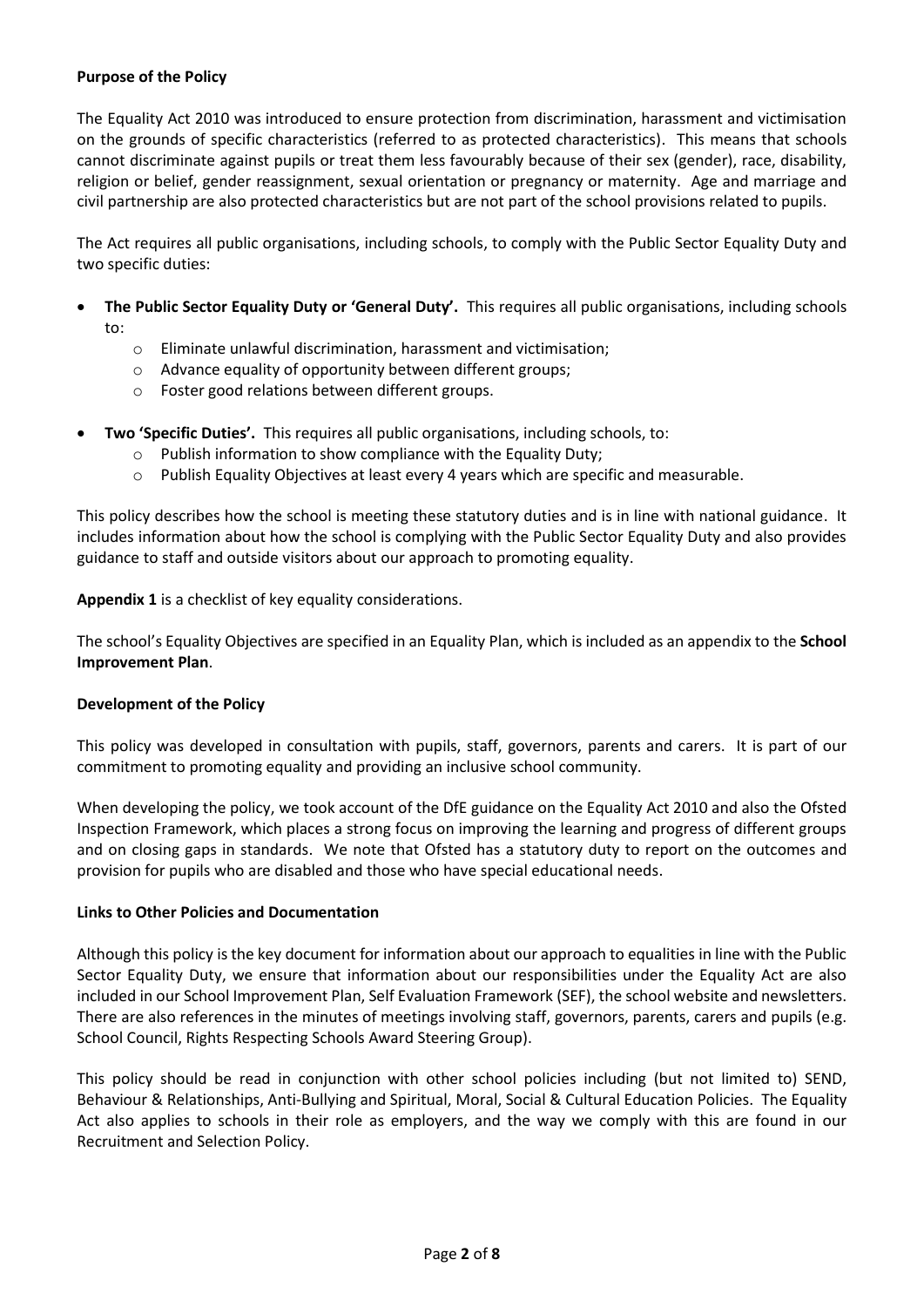# **What we are doing to Eliminate Discrimination, Harassment and Victimisation**

We take account of equality issues in relation to the way we provide education for our pupils and the way we provide access for pupils to facilities and services.

We are aware of the Reasonable Adjustment duty for disabled pupils, designed to enhance access and participation to the level of non-disabled pupils and stop disabled children being placed at a disadvantage compared to their non-disabled peers.

The Headteacher ensures that all appointment panels give due regard to this policy so that no one is discriminated against when it comes to employment, promotion or training opportunities.

We ensure that those who are affected by a policy or activity are consulted and involved in the design of new policies, and in the review of existing ones.

We take seriously the need to consider the equality implications when we develop, adapt and review any policy or procedure and whenever we make significant decisions about the day to day life of the school.

We actively promote equality and diversity though the curriculum and by creating an environment which champions respect for all.

We do not discriminate against pupils or adults by treating them less favourably on the grounds of their sex, race, disability, religion or belief, sexual orientation, gender reassignment, pregnancy or maternity.

### **Behaviour, Exclusions and Attendance**

The Behaviour & Relationships Policy, Exclusion Policy and Attendance Policy take full account of our duties under the Equality Act. We make reasonable, appropriate and flexible adjustment for pupils with a disability. We closely monitor data on exclusions and absence from school for evidence of over-representation of different groups and act promptly to address concerns.

### **Addressing Prejudice and Prejudice-Based Bullying**

The school challenges all forms of prejudice and prejudice-based bullying, which stand in the way of fulfilling our commitment to inclusion and equality:

- Prejudices around disability and special educational needs;
- Prejudices around race, religion or belief, for example anti-Semitism and Islamophobia, Travellers, migrants, refugees and people seeking asylum;
- Prejudices around gender and sexual orientation, including homophobic and transphobic attitudes.

Staff are trained on how prejudice-related incidents should be identified, assessed, recorded and dealt with. We treat all bullying incidents equally seriously.

We keep a record of different prejudice-related incidents and provide a report to the governors about the numbers, types and seriousness of prejudice-related incidents at our school and how we dealt with them. We review this data termly and act to reduce incidents.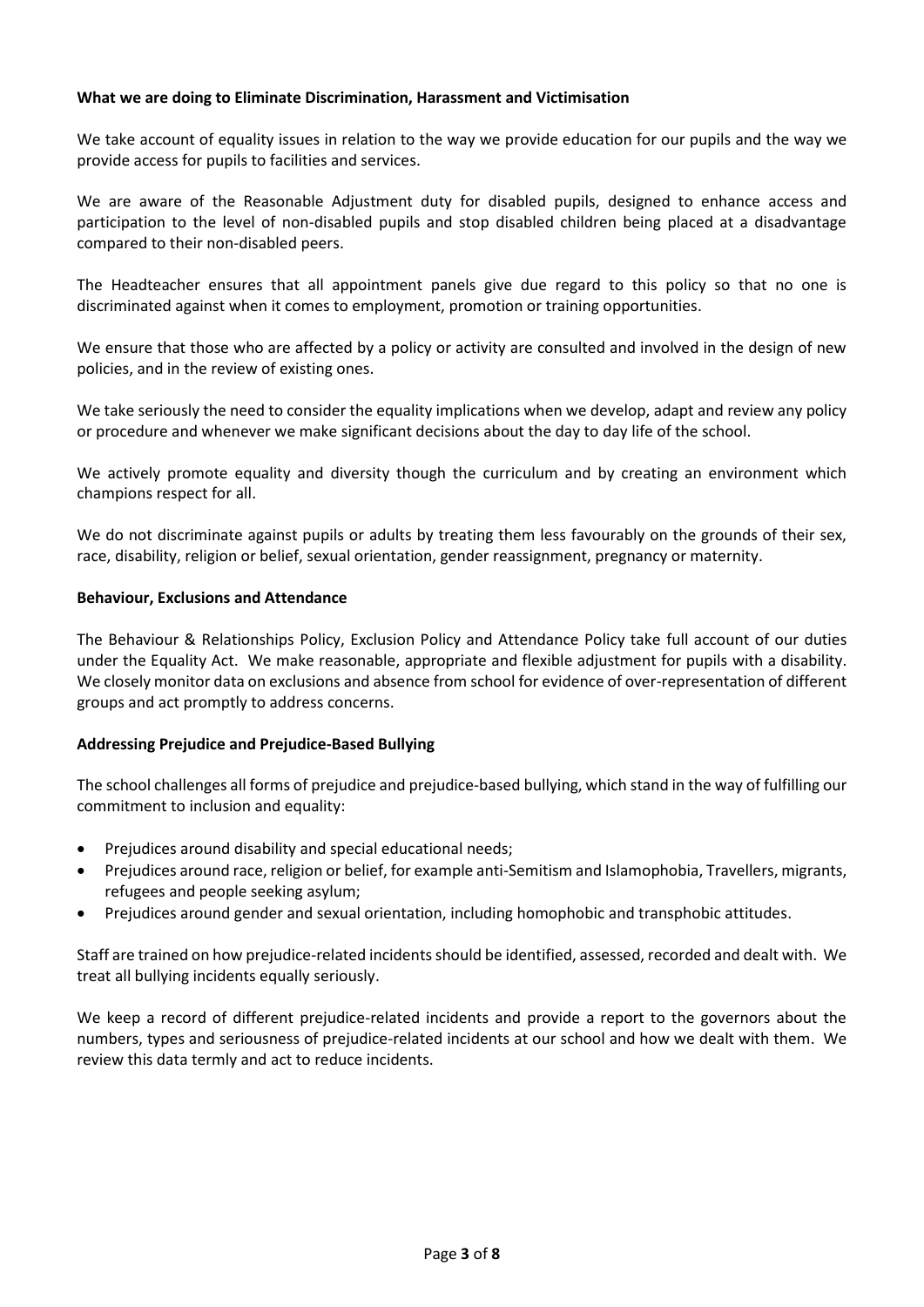# **What we are doing to Advance Equality of Opportunity between Different Groups**

We have procedures, working in partnership with parents and carers, to identify children who have a disability through our pupil induction and transition arrangements.

We collect data and monitor progress and outcomes of different groups of pupils and use this data to support school improvement. We act to close any gaps, for example, for those making less progress than other pupils in English and maths.

We know the needs of our school community very well, and collect and analyse data in order to inform our planning and identify targets to achieve improvements, including:

- On the school population by gender and ethnicity;
- On the % of pupils identified as having a special educational need and/or disability;
- By year group in terms of ethnicity, gender and whether English is spoken as an additional language;
- On inequalities of outcomes related to ethnicity, gender and disability and whether English is spoken as an additional language;
	- An analysis of standards reached by different groups is also published at the end of each Key Stage, including:
		- o Gender;
		- o Ethnicity (including White British);
		- o FSM and non-FSM;
		- o Pupil Premium;
		- o EAL;
		- o SEND;
		- o Children in Care.

We also collect, analyse and use data in relation to attendance and exclusions of different groups.

We are aware that the legislation relates mainly to current, but also to future pupils – we will, for example, be sufficiently prepared if a hearing impaired or Gypsy Roma Traveller pupil joins our school.

We avoid language that may place a ceiling on any pupil's achievement or that seeks to define their potential as learners, such as 'less able', and provide support to pupils at risk of underachieving. We also use a range of teaching strategies that ensures we meet the needs of all pupils.

We are alert and proactive about the potentially damaging impact of negative language in matters such as race, gender, disability and sexuality.

In addition to avoiding or minimising possible negative impacts of our policies, we take opportunities to maximise positive impacts by reducing and removing inequalities and barriers that may already exist between, for example:

- Disabled and non-disabled people;
- People of different ethnic, cultural and religious backgrounds;
- Girls and boys.

We ensure equality of access for all pupils to a broad and balanced curriculum, removing barriers to participation where necessary.

We also have an Accessibility Plan (included as an appendix to the School Improvement Plan) designed to:

- Increase the extent to which pupils with disability can participate in the curriculum;
- Improve the physical environment;
- Improve the availability of accessible information to disabled pupils.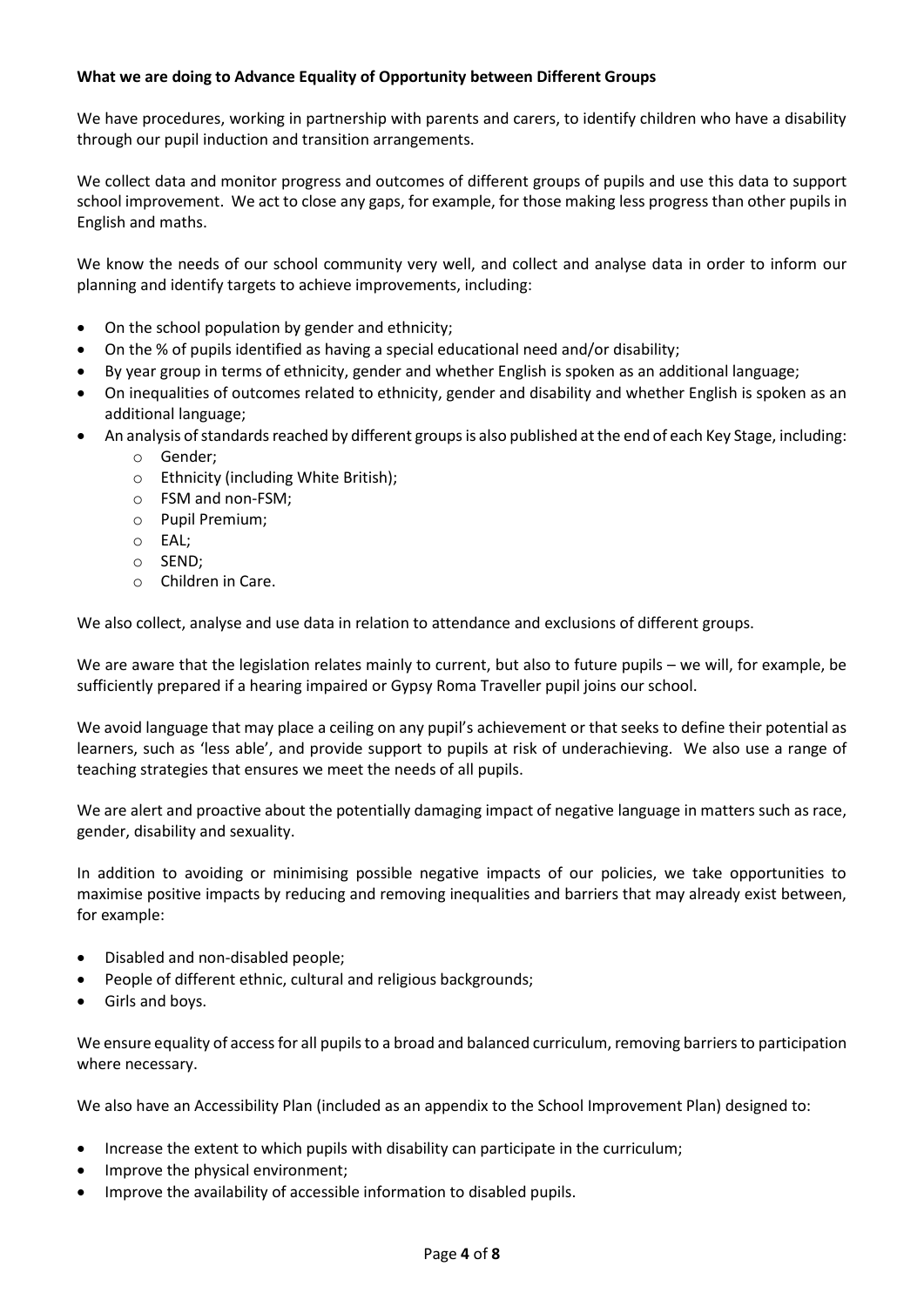# **Positive Action**

We will take positive and proportionate action to address the disadvantage faced by groups of pupils with particular protected characteristics, such as targeted support. The actions will be designed to meet the school's Equality Objectives.

# **What we are doing to Foster Good Relations**

We prepare our pupils for life in a diverse society and ensure that there are activities across the curriculum that promotes the spiritual, moral, social and cultural development of our pupils, e.g. through our 'REACH' ethos.

We teach about difference and diversity and the impact of stereotyping, prejudice and discrimination through PSHE, RE and across the curriculum.

We use materials and resources that reflect the diversity of the school population and local community in terms of race, gender, sexual identity and disability, avoiding stereotyping.

We promote a whole school ethos and values that challenge prejudice-based discriminatory language, attitudes and behaviour, e.g. through our journey towards becoming a UNICEF Rights Respecting School.

We provide opportunities for pupils to appreciate their own culture and celebrate the diversity of other cultures.

We include the contribution of different cultures to world history and promote positive images of people from diverse backgrounds, e.g. through the selection of Nobel Laureates from diverse cultures and backgrounds to name our school houses.

We provide opportunities for pupils to listen to a range of opinions and empathise with different experiences.

We promote positive messages about equality and diversity through displays, assemblies, visitors and whole school events, e.g. Language of the Month and cultural theme days linked to the Laureate Mile.

### **Other ways we address Equality Issues**

In order to ensure that the work we are doing on equalities meets the needs of the whole school community, we:

- Review relevant feedback from the annual parent questionnaire and other surveys, parents' evenings, PTA meetings, 'Coffee, Cake & Chat' meetings and other opportunities for parents and carers to give their opinions;
- Secure and analyse responses from staff surveys, staff meetings and training events as appropriate;
- Review feedback and responses from the children and groups of children, e.g. from the Junior Leadership Team, School Council, PSHE lessons, and pupil dialogues by staff and governors;
- Analyse issues raised in reviews of Education, Health & Care Plans, SEND Passports and other mentoring and support;
- Ensure that we secure responses and feedback at Local Governing Body meetings and working parties.

### **Publishing Equality Objectives (see Equality Plan)**

The objectives which we identify represent our school's priorities and are the outcome of a careful review of and analysis of data and other evidence. They also take into account national and local priorities and issues. We produce an Equality Plan that shows how we will achieve our objectives (see the School Improvement Plan); these objectives are also displayed on the school website.

We evaluate our success in meeting the Public Service Equality Duties by the extent to which we achieve improved outcomes for the different groups, including (but not limited to) closing achievement gaps.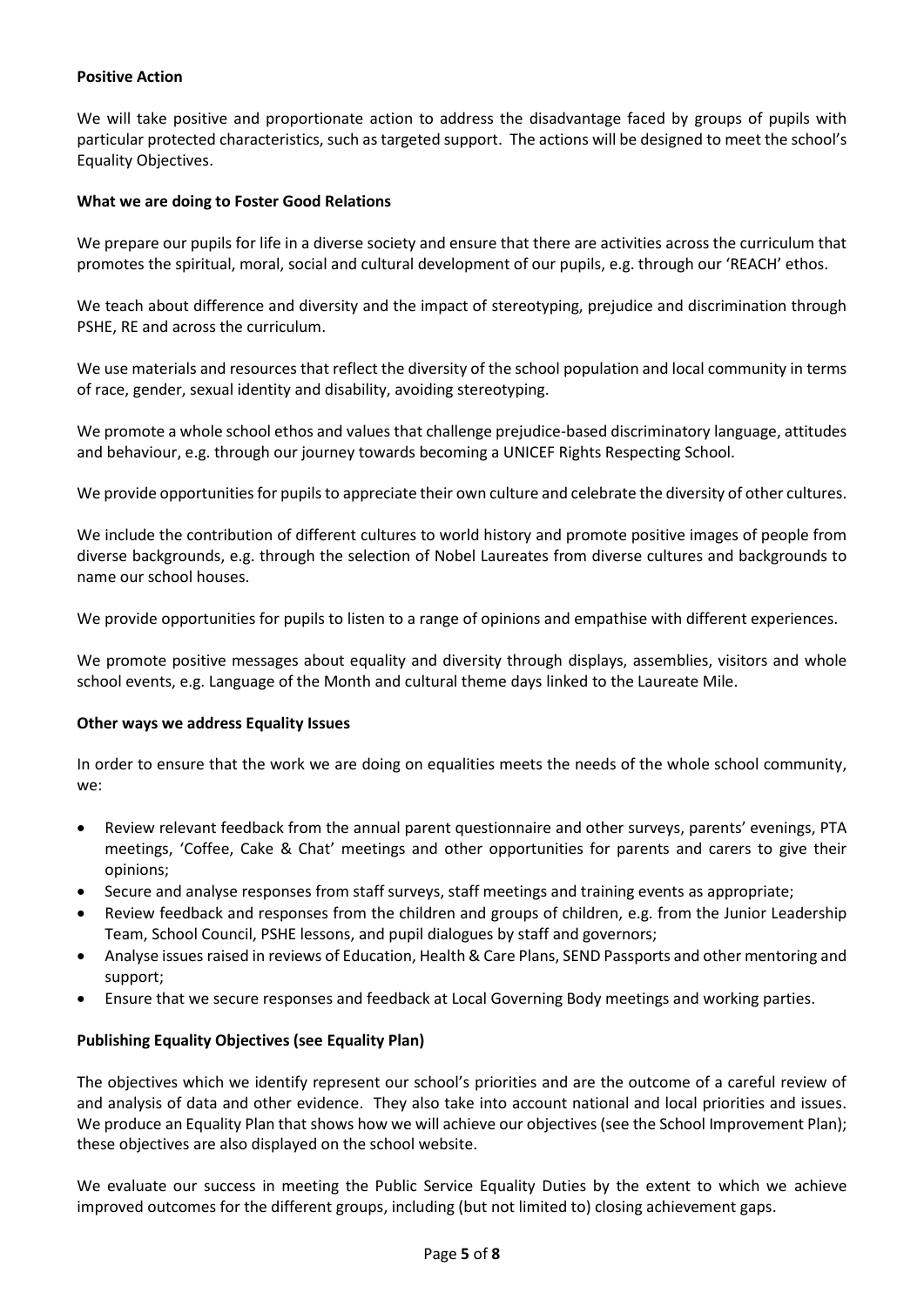# **Monitoring and Reviewing Objectives**

We review and update our equality objectives annually, and also report termly to the Governing Body on progress towards achieving them. We involve and consult staff, pupils, governors and parents and carers.

### **Roles and Responsibilities**

We expect all members of the school community and visitors to support our commitment to promoting equalities and meeting the requirements of the Equality Act. We will provide training, guidance and information to enable them to do this.

The Governing Body keeps aspects of the school's commitment to the Equality Duty under review, for example, in terms of standards, curriculum, admissions, exclusions, personnel issues and the school environment. Governors review the Equality Policy as an agenda item at a Governing Body meeting at least annually in order to evaluate the success of the school's equality implementation plan (which is part of the School Improvement Plan), taking account of quantitative evidence (e.g. data) and qualitative evidence (e.g. surveys).

The **Headteacher**, supported by the **SENDCo** and the **Senior Leadership Team**, is responsible for implementing the policy; for ensuring that all staff are aware of their responsibilities and are given appropriate training and support; and for taking appropriate action in any cases of unlawful discrimination.

All **teaching** and **support staff** will:

- Promote an inclusive and collaborative ethos in their classroom;
- Challenge prejudice and discrimination;
- Deal fairly and professionally with any prejudice-related incidents that may occur;
- Plan and deliver curricula and lessons that reflect the school's principles, for example, in providing materials that give positive images in terms of race, gender and disability;
- Maintain the highest expectations of success for all pupils;
- Support different groups of pupils in their class through differentiated planning and teaching, especially those who may (sometimes temporarily) find aspects of academic learning difficult;
- Keep up to date with equalities legislation relevant to their work.

We will provide training and guidance on equalities for all staff new to the school as part of the induction procedure. We will go through the objectives of the Equalities and Accessibility Plans at a whole staff meeting at the start of the school year.

All **visitors** to the school, including parents and carers, are expected to support our commitment to equalities and comply with the duties set out in this policy. We will provide guidance and information on the school website and in newsletters to enable them to do this.

### **Equal Opportunities for Staff**

This section deals with aspects of equal opportunities relating to staff. We are committed to the implementation of equal opportunities principles and the monitoring and active promotion of equality in all aspects of staffing and employment.

All staff appointments and promotions are made on the basis of merit and ability and in compliance with the law. We are also concerned to ensure, wherever possible, that the staffing of the school reflects the diversity of our community.

As an employer, we strive to ensure that we eliminate discrimination and harassment in our employment practice and actively promote equality across all groups within our workforce.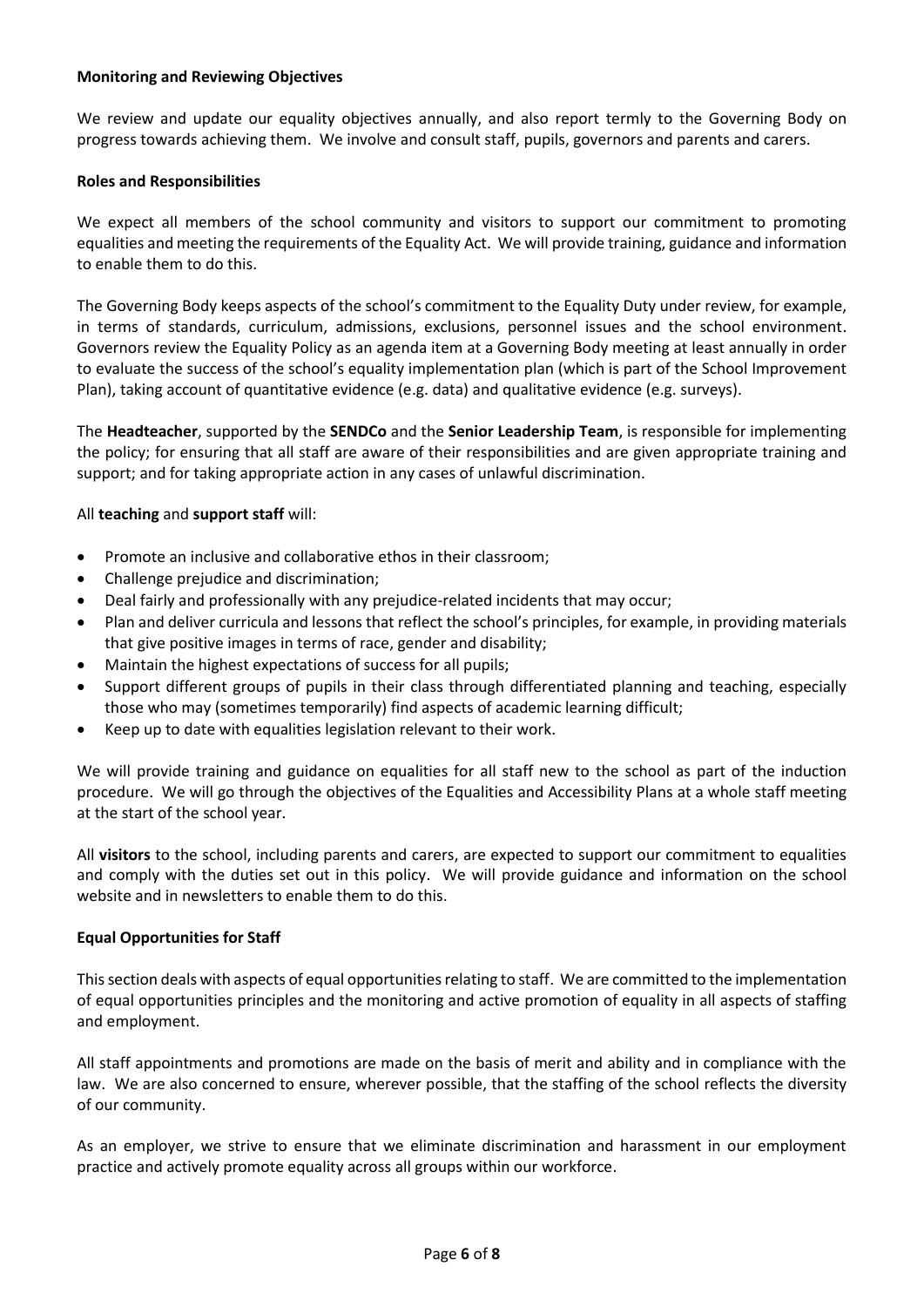We respect the religious beliefs and practice of all staff, pupils and parents, and comply with reasonable requests relating to religious observance and practice.

We ensure that all staff, including support and administrative staff, receive appropriate training and opportunities for professional development, both as individuals and as groups or teams.

# **Monitoring and Reviewing the Policy**

We review the information about equalities in the policy every two years and make adjustments as appropriate. Our review involves pupils, staff, governors, parents and carers.

# **Disseminating the Policy**

This Equality Policy, along with the Equality Plan, is available:

- On the school website;
- In hard copy from the school office;
- As part of induction for new staff;
- In the staff room for all staff.

We ensure that the whole school community knows about the policy and objectives through school newsletters, assemblies, staff meetings and other communications.

We publish on the school's website copies of relevant policies and guidance, including those on behaviour, antibullying and special educational needs.